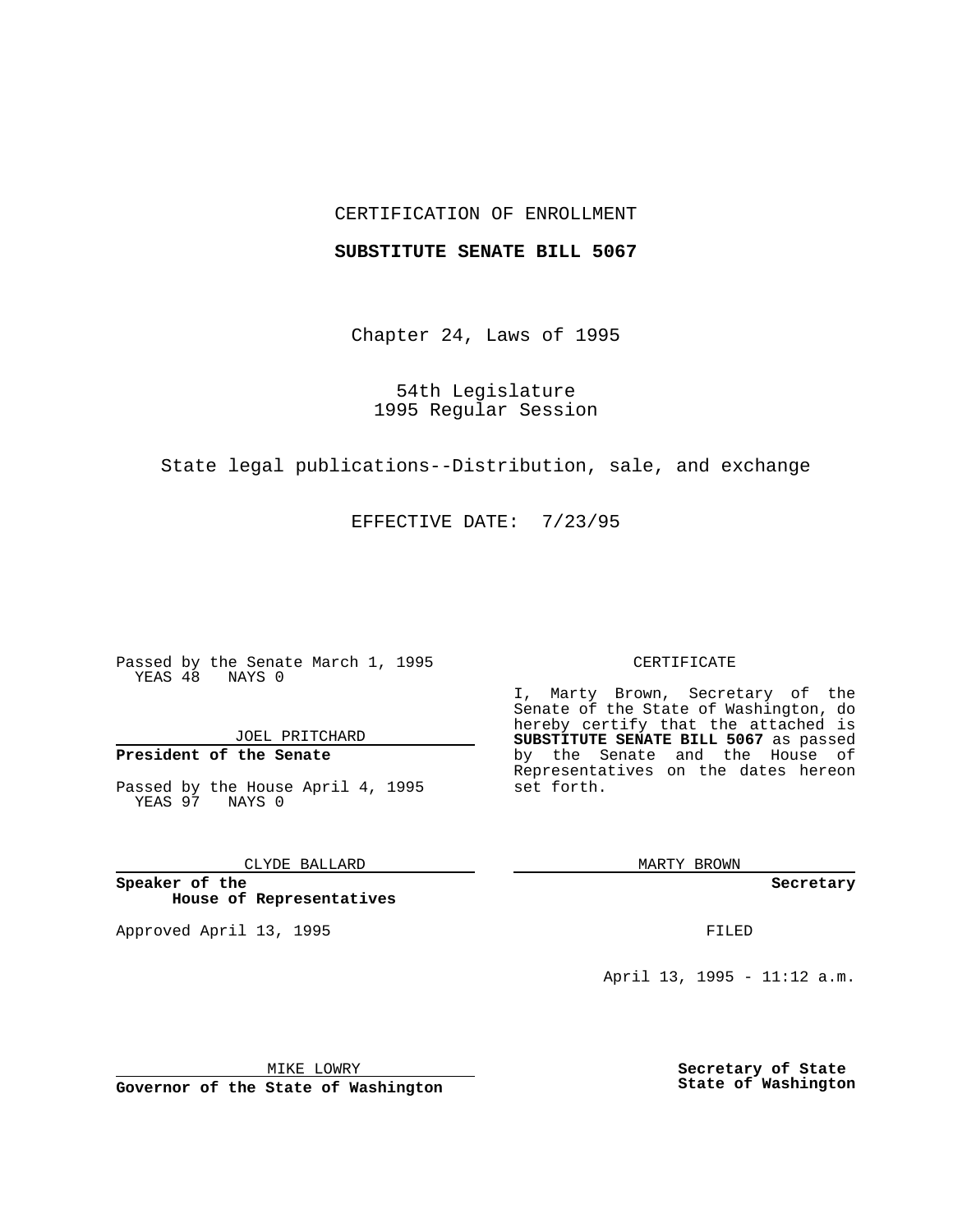## **SUBSTITUTE SENATE BILL 5067** \_\_\_\_\_\_\_\_\_\_\_\_\_\_\_\_\_\_\_\_\_\_\_\_\_\_\_\_\_\_\_\_\_\_\_\_\_\_\_\_\_\_\_\_\_\_\_

\_\_\_\_\_\_\_\_\_\_\_\_\_\_\_\_\_\_\_\_\_\_\_\_\_\_\_\_\_\_\_\_\_\_\_\_\_\_\_\_\_\_\_\_\_\_\_

Passed Legislature - 1995 Regular Session

### **State of Washington 54th Legislature 1995 Regular Session**

**By** Senate Committee on Government Operations (originally sponsored by Senators Snyder and Sellar)

Read first time 02/02/95.

1 AN ACT Relating to distribution and pricing of session laws, 2 legislative journals, and supreme court and court of appeals reports; 3 and amending RCW 40.04.030, 40.04.035, 40.04.040, and 40.04.090.

4 BE IT ENACTED BY THE LEGISLATURE OF THE STATE OF WASHINGTON:

5 **Sec. 1.** RCW 40.04.030 and 1971 c 42 s 2 are each amended to read 6 as follows:

7 The ((state law librarian shall receive from the)) public 8 printer((<del>, whose duty it</del>)) shall ((be to)) deliver to (( $\frac{him_r}{h_{\text{min}}})$  the 9 statute law committee all bound volumes of the session laws( $(\tau$  and)). 10 The public printer shall deliver the house and senate journals as ((the 11 same)) they are published to the chief clerk of the house of 12 representatives and the secretary of the senate, as appropriate. ((He 13 shall also receive from)) The publisher of the supreme court reports 14 and the court of appeals reports of the state of Washington ((such)) 15 shall deliver the copies ((as)) that are purchased by the supreme court 16 for the use of the state to the state law librarian.

17 **Sec. 2.** RCW 40.04.035 and 1982 1st ex.s. c 32 s 5 are each amended 18 to read as follows: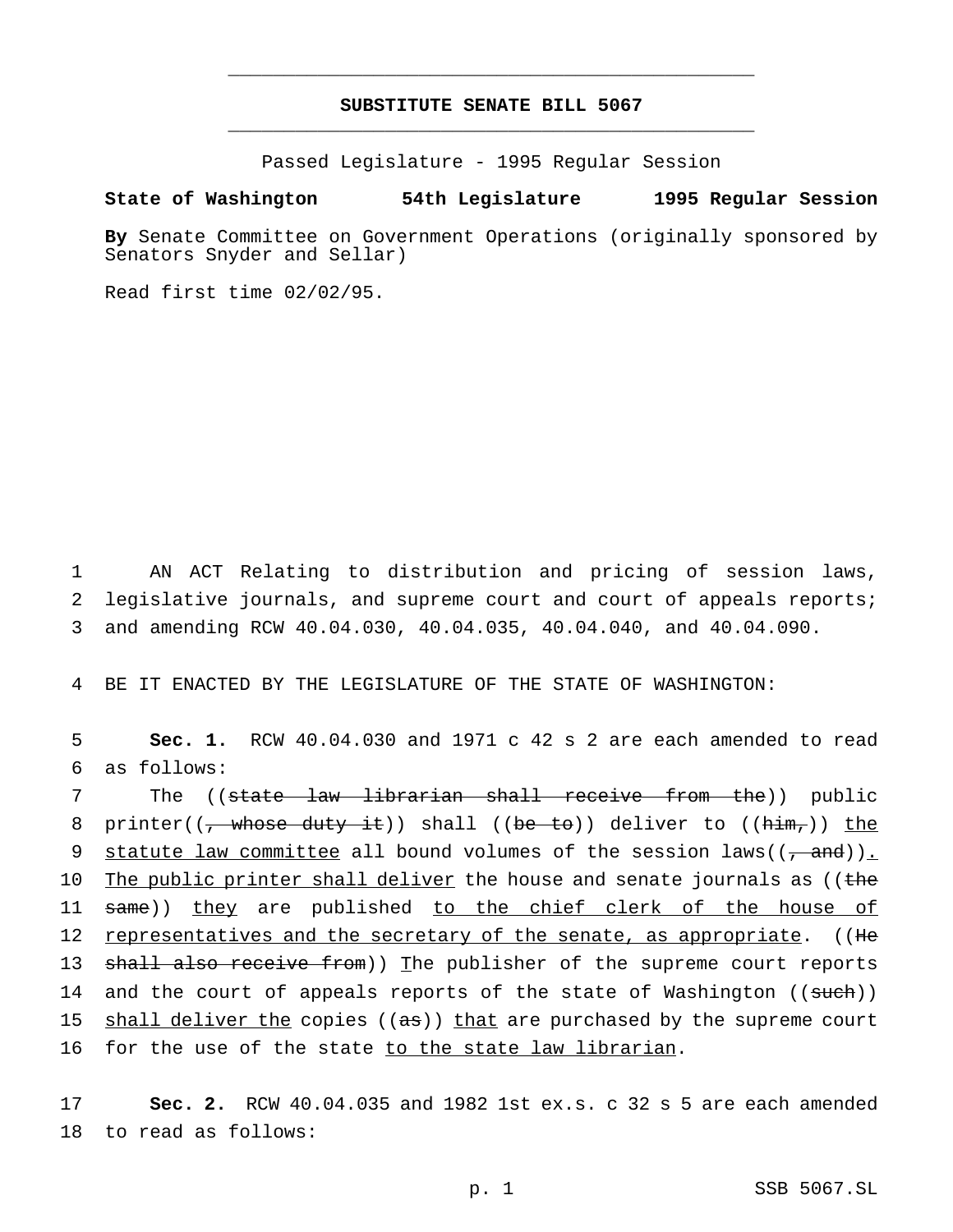1 The statute law committee, after each legislative session, shall 2 furnish one temporary bound copy of each act as published under chapter 3 44.20 RCW to each requesting member of the legislature at which such 4 law was enacted, and to each requesting state department or division 5 thereof, commission, committee, board, and council, and to community 6 colleges. ((Thirty-five)) Copies shall be furnished to the senate and 7 ((fifty copies to)) the house of representatives ((or such other 8 number)) as may be requested. Two copies shall be furnished the 9 administrator for the courts. One copy shall be furnished for each 10 assistant attorney general; and one copy each to the Olympia 11 representatives of the Associated Press and the United Press.

 Each county auditor shall submit each year to the statute law committee a list of county officials requiring temporary session laws for official use only, and the auditor shall receive and distribute such copies to the county officials.

16 There shall be a charge ((of five dollars)) established by the 17 statute law committee for each of the complete sets of such temporary 18 publications when delivered to any person, firm, corporation, or 19 institution excepting the persons and institutions named in this 20 section. All moneys received from the sale of such temporary sets 21 shall be transmitted to the state treasurer<sub> $<sub>L</sub>$ </sub> who shall deposit ((the</sub> 22 same)) them in the state treasury to the credit of the general fund.

23 **Sec. 3.** RCW 40.04.040 and 1982 1st ex.s. c 32 s 1 are each amended 24 to read as follows:

25 Permanent session laws shall be distributed, sold, ((and/or)) and 26 exchanged by the ((state law librarian)) statute law committee as 27 follows:

28 (1) Copies shall be given as follows: One to each requesting 29 United States senator and representative in congress from this state; 30 two to the Library of Congress; one to the United States supreme court 31 library; three to the library of the circuit court of appeals of the 32 ninth circuit; two to each United States district court room within 33 this state; two to each office and branch office of the United States 34 district attorneys in this state; one to each requesting state official 35 whose office is created by the Constitution; ( $(\text{two})$ ) one each to the 36 ((president of the senate,)) secretary of the senate( $\frac{1}{2}$ , speaker of the 37 house of representatives,)) and the chief clerk of the house of 38 representatives and such additional copies as they may request;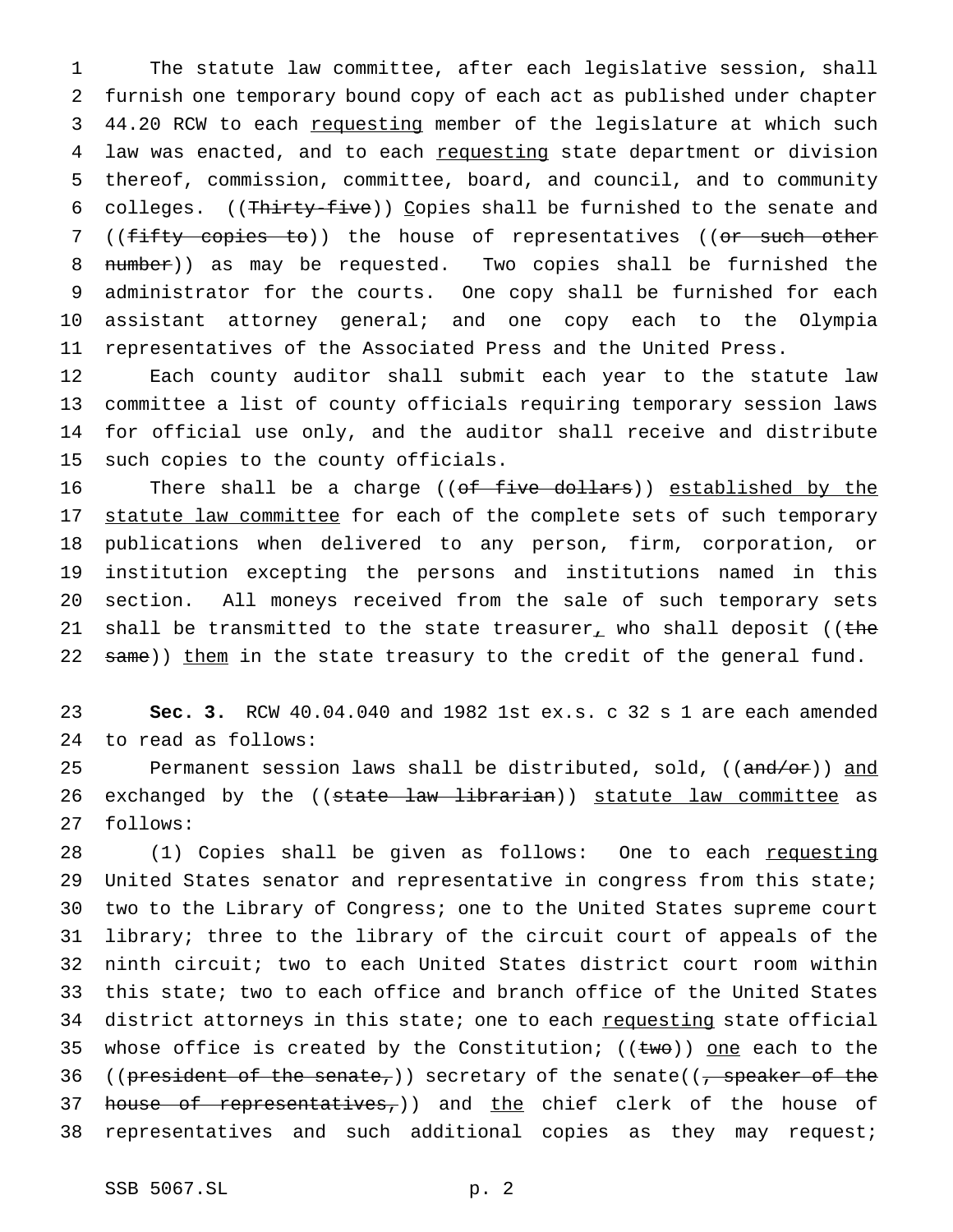1 fourteen copies to the code reviser; two copies to the state library; 2 ((two copies to the law library of the University of Puget Sound law 3 school; two copies to the law library of Gonzaga University law 4 school;)) two copies each to the law libraries of any accredited law 5 schools ((as are hereafter)) established in this state; one copy to 6 each state adult correctional institution; and one copy to each state 7 mental institution.

8 (2) Copies, for official use only, shall be distributed as follows: 9 Two copies to the governor; one each to the state historical society 10 and the state bar association; and one copy to each prosecuting 11 attorney.

12 Sufficient copies shall be furnished for the use of the supreme 13 court, the court of appeals, the superior courts, and the state law 14 library as from time to time are ((needed)) requested. ((Eight copies 15 shall be distributed to the University of Washington law library; one 16 copy each to the offices of the president and the board of regents of 17 the University of Washington, the dean of the University of Washington 18 school of law, and)) One copy to the University of Washington library; 19 one copy to the library of each of the regional universities and to The 20 Evergreen State College; and one copy ((to the president of the 21 Washington State University and four copies)) to the Washington State 22 University library. Six copies shall be sent to the King county law 23 library, and one copy to each of the county law libraries organized 24 pursuant to law; one copy to each public library in cities of the first 25 class, and one copy to the municipal reference branch of the Seattle 26 public library.

27 (3) Surplus copies of the session laws shall be sold and delivered 28 by the ((state law librarian)) statute law committee, in which case the 29 price of the bound volumes shall be ((twenty dollars each)) sufficient 30 to cover costs. All moneys received from the sale of such bound 31 volumes of session laws shall be paid into the state treasury for the 32 general fund.

33 (4) The ((state law librarian is authorized to)) statute law 34 committee may exchange bound copies of the session laws for similar 35 laws or legal materials of other states, territories, and governments, 36 and  $((\pm \theta))$  make such other and further distribution of the bound 37 volumes as in  $((his))$  its judgment seems proper.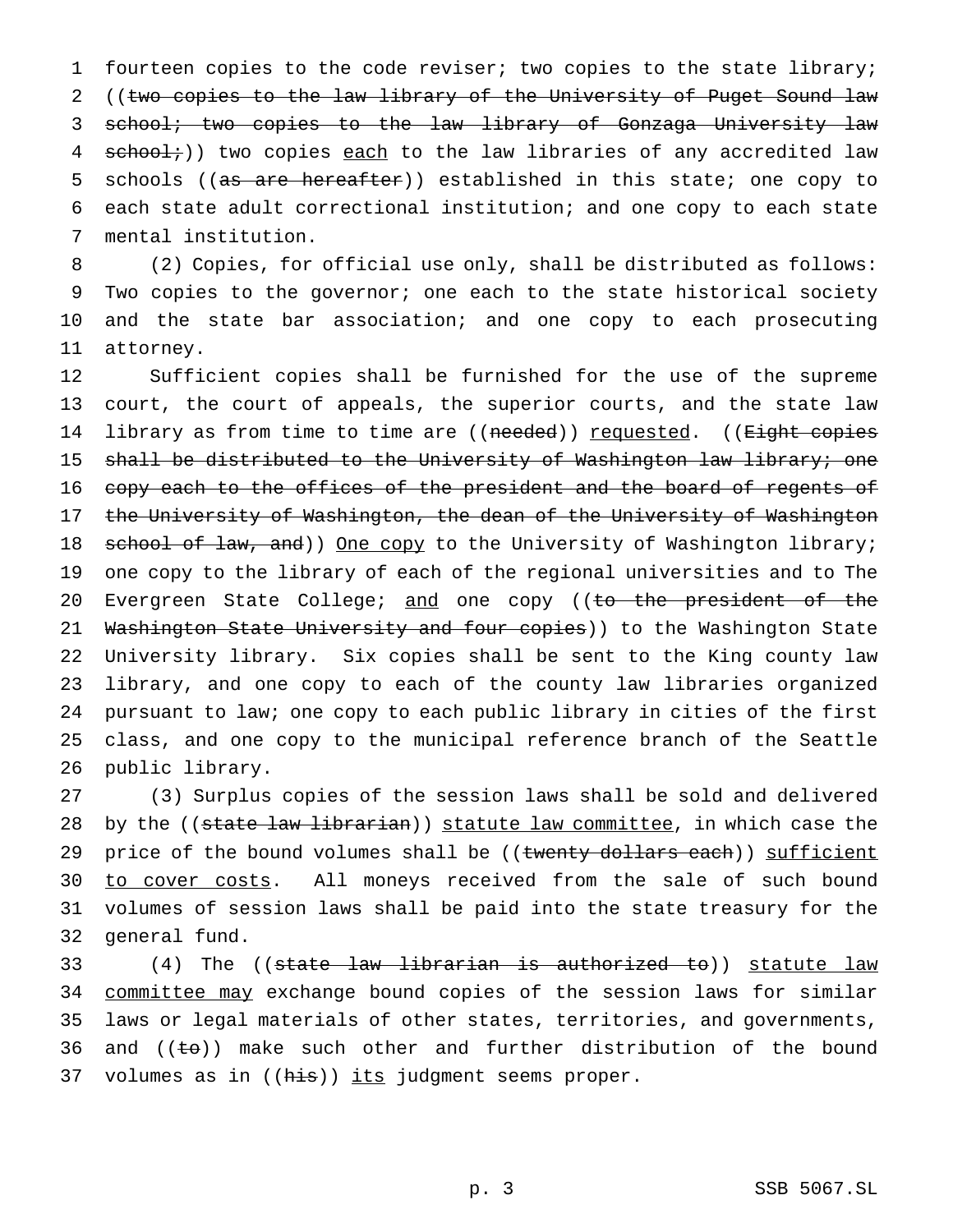1 **Sec. 4.** RCW 40.04.090 and 1993 c 169 s 1 are each amended to read 2 as follows:

3 The house and senate journals shall be distributed ((and/or)) and 4 sold by the ((state law librarian)) chief clerk of the house of 5 representatives and the secretary of the senate as follows:

6 (1) Subject to subsection (5) of this section, sets shall be 7 distributed as follows: ((One set to each secretary and assistant 8 secretary of the senate, chief clerk and assistant to the chief clerk 9 of the house of representatives, and to each minute clerk and sergeant-10 at-arms of the two branches of the legislature of which they occupy the 11 offices and positions mentioned.)) One to each requesting official 12 whose office is created by the Constitution, and one to each requesting 13 state department director; two copies to the state library; ((three)) 14 ten copies to the ((University of Washington)) state law library; two 15 copies to the University of Washington library; one to the King county 16 law library; one to the Washington State University library; one to the 17 library of each of the regional universities and to The Evergreen State 18 College; ((one to the law library of Gonzaga University law school; one 19 to the law library of the University of Puget Sound law school; ) one 20 each to the law ((<del>libraries</del>)) library of any accredited law school ((as 21 hereafter established)) in this state; and one to each free public 22 library in the state  $((which))$  that requests it.

 (2) House and senate journals of the preceding regular session during an odd- or even-numbered year, and of any intervening special 25 session, shall be provided for use of legislators and legislative staff in such numbers as directed by the chief clerk of the house of representatives and secretary of the senate.

28 (3) ((Sufficient sets shall be retained for the use of the state 29 <del>law library.</del>)) Surplus sets of the house and senate journals shall be 30 sold and delivered by the ((state law librarian)) chief clerk of the 31 house of representatives and the secretary of the senate at a price set 32 by ((the chief clerk of the house of representatives and the secretary 33 <del>of the senate</del>)) them after consulting with the state printer to 34 determine reasonable costs associated with the production of the 35 journals, and the proceeds therefrom shall be paid to the state 36 treasurer for the general fund.

37 (4) The ((state law librarian is authorized to)) chief clerk of the 38 house of representatives and the secretary of the senate may exchange 39 copies of the house and senate journals for similar journals of other